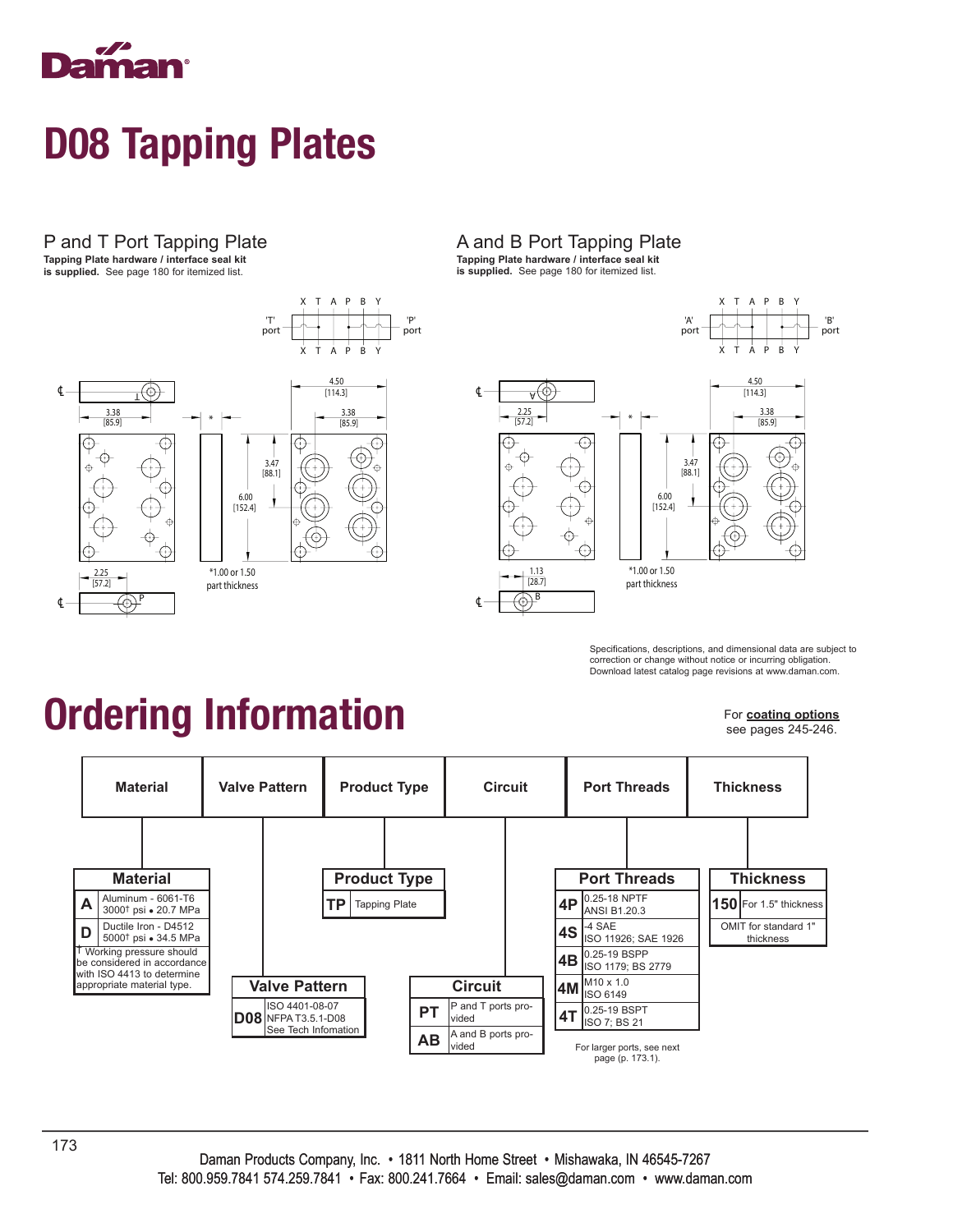## ama

### D08 Tapping Plates - Large Ports

P and T Port Tapping Plate

**Tapping Plate hardware / interface seal kit is supplied.** See page 180 for itemized list.





A

Ordering Information

T A P B

X Y



#### A and B Port Tapping Plate **Tapping Plate hardware / interface seal kit**

**is supplied.** See page 180 for itemized list.





T A P B  $\Gamma_{\text{port}}^{\text{A}'}$  port  $\Gamma_{\text{port}}$ 

X Y





Specifications, descriptions, and dimensional data are subject to correction or change without notice or incurring obligation. Download latest catalog page revisions at www.daman.com.

#### For **coating options**

see pages 245-246.



For smaller ports, see previous page (p. 173).



# [165.1]

P ℄ C

| Dimension   | А      | в      | C      |
|-------------|--------|--------|--------|
| *D08TPPT12* | 3.00   | 2.92   | 2.25   |
|             | [76.2] | [74.2] | [57.2] |
| *D08TPPT16* | 3.50   | 2.92   | 2.25   |
|             | [88.9] | [74.2] | [57.2] |
| *D08TPPT20* | 4.00   | 2.75   | 2.25   |
|             | 101.61 | [69.9] | [57.2] |

Information 173.1

**Information**

**Standard Manifolds**

**Standard**<br>Manifolds

**Cover Plates**

**Valve Adaptors**

**Subplates**

**Subplates** 

**Servo Valve Subplates**

**Servo Valve Subplates** 

**Tapping Plates**

**Cartridge Valve Cavity Bodies**

Cartridge Valve **Cavity Bodies** 

**Header and Junction Blocks**

**Junction Blocks** Header and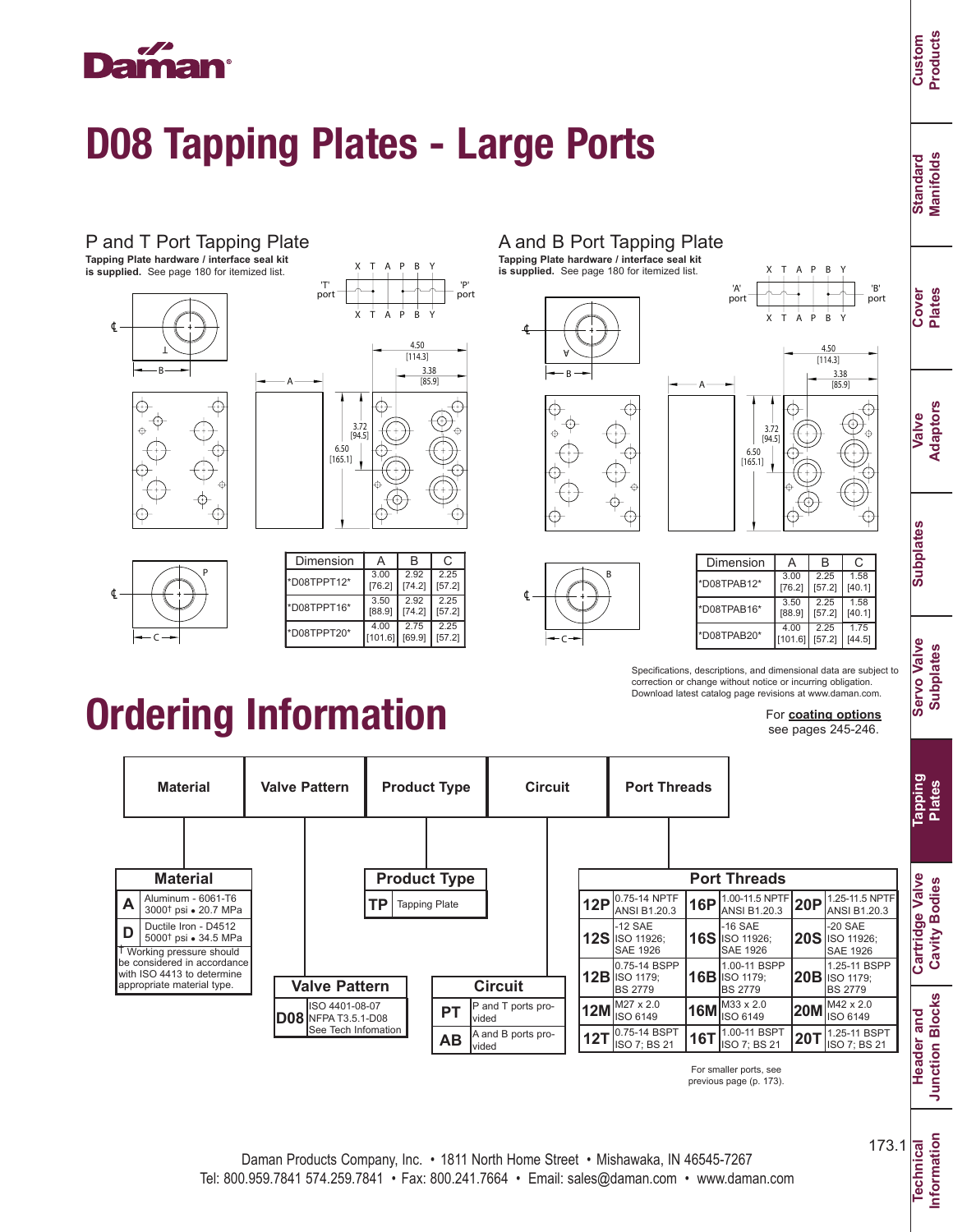

X and Y Port Tapping Plate

**Tapping Plate hardware / interface seal kit is supplied.** See page 180 for itemized list.



Specifications, descriptions, and dimensional data are subject to correction or change without notice or incurring obligation. Download latest catalog page revisions at www.daman.com.

# Ordering Information

For **coating options** see pages 245-246.

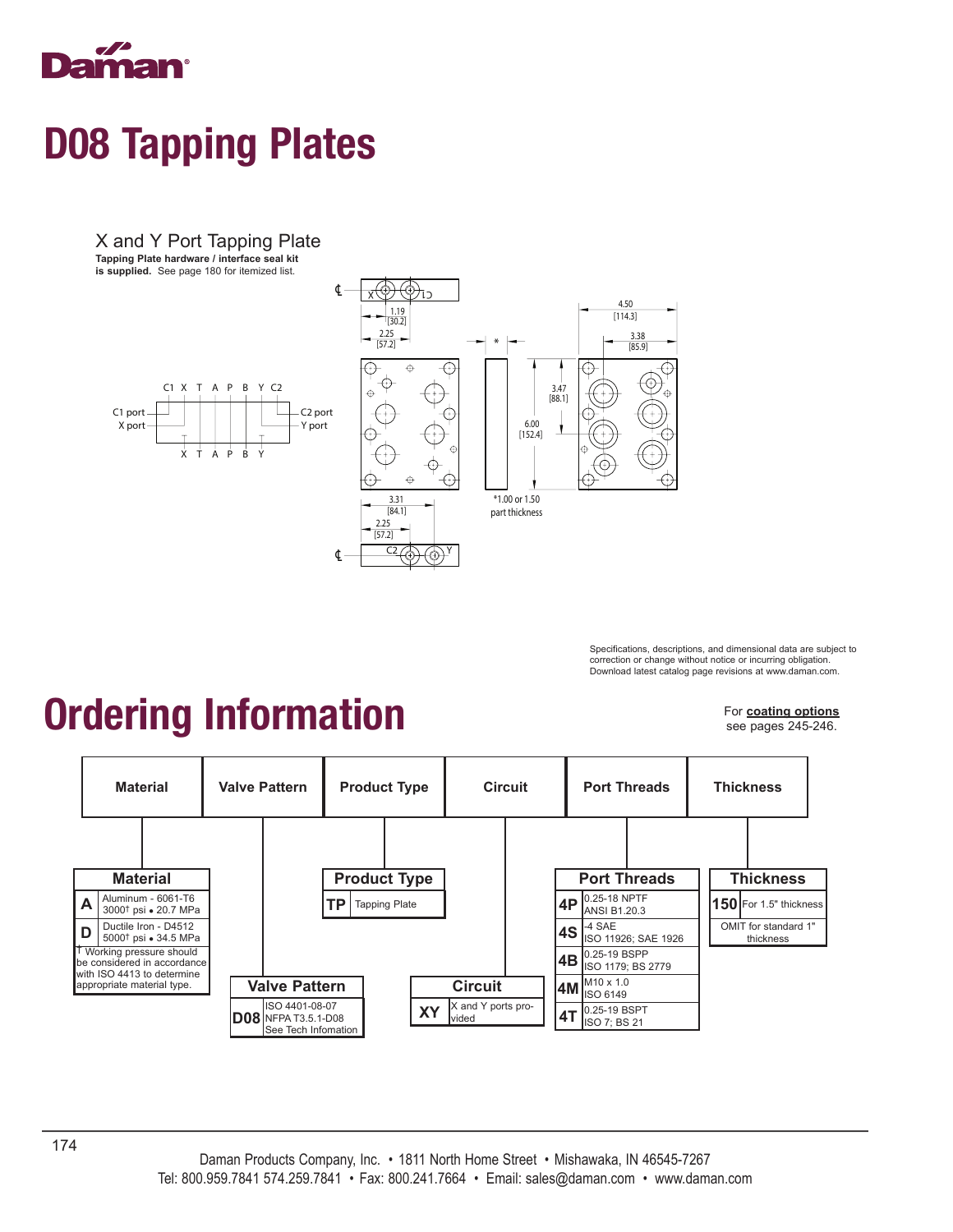

Spot Drilled Tapping Plate **Tapping Plate hardware / interface seal kit** 

**is supplied.** See page 180 for itemized list.



Specifications, descriptions, and dimensional data are subject to correction or change without notice or incurring obligation. Download latest catalog page revisions at www.daman.com.





For **coating options** see pages 245-246.

**Information**

**Header and Junction Blocks**

**Junction Blocks** Header and